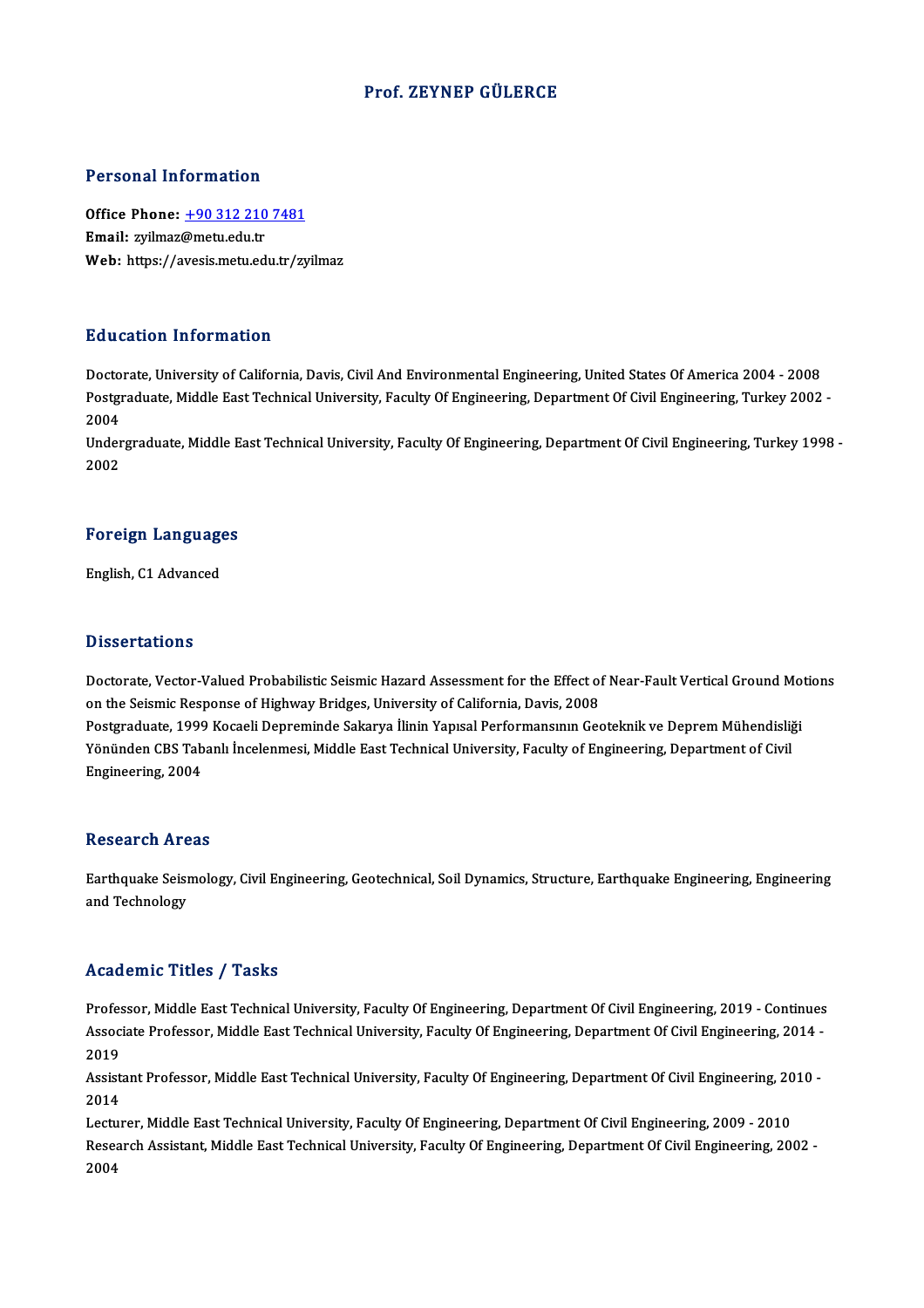#### Advising Theses

Advising Theses<br>Gülerce Z., Özacar A. A. , Estimation of high-frequency attenuation parameter (KAPPA) for hard rock stations of Turkish<br>streng metien netwerk, Restansduste, A ÖZCÜN(Student), 2021 stra vienny sinceces<br>Gülerce Z., Özacar A. A. , Estimation of high-frequency attenuation<br>strong motion network, Postgraduate, A.ÖZGÜN(Student), 2021<br>Cülerce Z. Modelling the veriability in esigmicelly indused slope ( Gülerce Z., Özacar A. A. , Estimation of high-frequency attenuation parameter (KAPPA) for hard rock stations of<br>strong motion network, Postgraduate, A.ÖZGÜN(Student), 2021<br>Gülerce Z., Modelling the variability in seismical

strong motion network, Postgraduate, J.<br>Gülerce Z., Modelling the variability in s<br>Postgraduate, B.OKAN(Student), 2019<br>Gülerce Z. J. ogis tree for ground motio Gülerce Z., Modelling the variability in seismically induced slope displacements due to ground motion selection,<br>Postgraduate, B.OKAN(Student), 2019<br>Gülerce Z., Logic tree for ground motion characterization of the vertical

Postgraduate, B.OKAN(Student), 2019<br>Gülerce Z., Logic tree for ground motion characterization of the vertical c<br>Turkish ground motion database, Postgraduate, N.AGHA(Student), 2019<br>Cülerce Z., Prebabilistic assessment of th Gülerce Z., Logic tree for ground motion characterization of the vertical component: A case study based on update<br>Turkish ground motion database, Postgraduate, N.AGHA(Student), 2019<br>Gülerce Z., Probabilistic assessment of

Turkish ground motion database, Postgraduate, N.AGHA(Student), 2019<br>Gülerce Z., Probabilistic assessment of the contribution of geotechnical factors on observed structural damage in<br>Adapazari and Düzce regions, Postgraduat

Gülerce Z., Özacar A.A., Fault based probabilistic seismic hazard assessment at different tectonic regimes and data Adapazari and Düzce regions, Postgraduate, B.YILDIZLI(Student), 2019<br>Gülerce Z., Özacar A. A. , Fault based probabilistic seismic hazard assessment at different tectonic regimes and data<br>sampling conditions: Emphasis on se Gülerce Z., Özacar A. A. , Fault based probabilistic seismic hazard assessment at different tectonic regimes and data<br>sampling conditions: Emphasis on sensitivity of seismic source characterization, Doctorate, S.TANVIR(Stu sampling conditions: Emphasis on sensitivity of seismic source characterization, l<br>Kaymakcı N., Gülerce Z., Comparative analysis of the international regulations and<br>hazard assessment for nuclear facilities, Postgraduate, Kaymakcı N., Gülerce Z., Comparative analysis of the international regulations and guidelines related to the sei<br>hazard assessment for nuclear facilities, Postgraduate, B.GÜNER(Student), 2019<br>GÜLERCE Z., PROBABILISTIC METH

hazard assessment for nuclear facilities, Postgraduate,<br>GÜLERCE Z., PROBABILISTIC METHODS FOR ESTIMATI<br>STRUCTURES, Postgraduate, K.BUĞRA(Student), 2018<br>CÜLERCE Z., Probabilistic seismis barard assessment fe GÜLERCE Z., PROBABILISTIC METHODS FOR ESTIMATING THE SEISMIC DEFORMATIONS OF UNDERGROUND<br>STRUCTURES, Postgraduate, K.BUĞRA(Student), 2018<br>GÜLERCE Z., Probabilistic seismic hazard assessment for east anatolian fault zone us

STRUCTURES, Postgraduate, K.BUĞRA(Student)<br>GÜLERCE Z., Probabilistic seismic hazard as<br>Postgraduate, A.MENEKŞE(Student), 2016<br>CÜLERCE Z., Eunenimentel sygluation of 30 GÜLERCE Z., Probabilistic seismic hazard assessment for east anatolian fault zone using planar source models,<br>Postgraduate, A.MENEKŞE(Student), 2016<br>GÜLERCE Z., Experimental evaluation of geomembrane / geotextile interface

Postgraduate, A.MENEKȘE<br>GÜLERCE Z., Experimental<br>A.TAHERI(Student), 2016<br>CÜLERCE Z., Effects ef sejs GÜLERCE Z., Experimental evaluation of geomembrane / geotextile interface as base isolating system, Postgradu<br>A.TAHERI(Student), 2016<br>GÜLERCE Z., Effects of seismic source model parameters on the probabilistic seismic haza

A.TAHERI(Student), 2016<br>GÜLERCE Z., Effects of seismic source model parameters on the probabilistic seismic hazard assessment results,<br>Postgraduate, M.VAKILINEZHAD(Student), 2015 GÜLERCE Z., Effects of seismic source model parameters on the probabilistic seismic hazard assessment results,<br>Postgraduate, M.VAKILINEZHAD(Student), 2015<br>GÜLERCE Z., KAYMAKCI N., A Sensitivity study for probabilictic seis

Postgraduate, M.VAKILINEZHAD(Student)<br>GÜLERCE Z., KAYMAKCI N., A Sensitivity st<br>site, Postgraduate, E.Yılar(Student), 2014<br>CÜLERCE Z. A sensitivity study for probab GÜLERCE Z., KAYMAKCI N., A Sensitivity study for probabilictic seismic hazard assessment of Sinop nuclear po<br>site, Postgraduate, E.Yılar(Student), 2014<br>GÜLERCE Z., A sensitivity study for probabilistic seismic hazard asses

site, Postgraduate, E.Yılar(Student), 2014<br>GÜLERCE Z., A sensitivity study for probabilistic seismic hazard assessment of Sinop nuclear power plant site,<br>Postgraduate, E.YILAR(Student), 2014 GÜLERCE Z., A sensitivity study for probabilistic seismic hazard assessment of Sinop nuclear power plant site,<br>Postgraduate, E.YILAR(Student), 2014<br>GÜLERCE Z., Probabilistic seismic hazard assessment of Ilgaz-Abant segment

Postgraduate, E.YILAR(Student), 2014<br>GÜLERCE Z., Probabilistic seismic hazard assessment of Ilgaz-Abant seg<br>seismic source models, Postgraduate, M.LEVENDOĞLU(Student), 2013<br>CÜLERCE Z., Probabilistic seismic bazard assessme GÜLERCE Z., Probabilistic seismic hazard assessment of Ilgaz-Abant segments of North Anatolian fault i<br>seismic source models, Postgraduate, M.LEVENDOĞLU(Student), 2013<br>GÜLERCE Z., Probabilistic seismic hazard assessment fo

seismic source models, Po.<br>GÜLERCE Z., Probabilistic<br>O.BALAL(Student), 2013<br>CÜLERCE Z., Dovelopmen GÜLERCE Z., Probabilistic seismic hazard assessment for earthquake induced landslides, Postgraduate,<br>O.BALAL(Student), 2013<br>GÜLERCE Z., Development of site specific vertical design spectrum for Turkey, Postgraduate, E.AKYÜ

O.BALAL(Student), 2013<br>GÜLERCE Z., Development of site specific vertical design spectrum for Turkey, Postgraduate, E.AKYÜZ(Student),<br>GÜLERCE Z., Turkey-adjusted next generation attenuation models, Postgraduate, B.KARGIOĞLU GÜLERCE Z., Development of site specific vertical design spectrum for Turkey, Postgraduate, E.AKYÜZ(Student), 2013<br>GÜLERCE Z., Turkey-adjusted next generation attenuation models, Postgraduate, B.KARGIOĞLU(Student), 2012<br>GÜ GÜLERCE Z., Turkey-adjusted next generation attenuat<br>GÜLERCE Z., Probabilistic seismic hazard assessment o<br>requirements, Postgraduate, R.SONER(Student), 2011

# requirements, Postgraduate, R.SONER(Student), 2011<br>Articles Published in Journals That Entered SCI, SSCI and AHCI Indexes **Tricles Published in Journals That I.<br>I. NGA-Subduction research program<br>Begengnie Y. Abrahamson N.A., Abdi S. I**

NGA-Subduction research program<br>Bozorgnia Y., Abrahamson N. A. , Ahdi S. K. , Ancheta T. D. , Atik L. A. , Archuleta R. J. , Atkinson G. M. , Boore D. M. ,<br>Campbell K.W. S. J. Chiou P. et al. NGA-Subduction research pro<br>Bozorgnia Y., Abrahamson N.A., A.<br>Campbell K.W., S-J Chiou B., et al. Bozorgnia Y., Abrahamson N. A. , Ahdi S. K. , Ancheta T. D. , Atik L. A. , Archuleta R. J. , Atl<br>Campbell K. W. , S-J Chiou B., et al.<br>Earthquake Spectra, vol.38, no.2, pp.783-798, 2022 (Journal Indexed in SCI Expanded)<br>Pr

#### Campbell K. W. , S-J Chiou B., et al.<br>Earthquake Spectra, vol.38, no.2, pp.783-798, 2022 (Journal Indexed in SCI Expanded)<br>II. Predictive performance of current ground motion models for recorded strong motions in 2020<br>Samo Earthquake Spectra, v<br>Predictive perform<br>Samos Earthquake<br>CÜLEPCE 7 Althas P Predictive performance of current ground motion models for recorded strong motions in 2020<br>Samos Earthquake<br>GÜLERCE Z., Akbaş B., ÖZACAR A. A. , Sopacı E., Önder F. M. , UZEL B., CAN G., ÇAKIR E., ILGAÇ M., SÖYLEMEZ B., et

Sa<br>GÜ<br>al GÜLERCE Z., Akbaş B., ÖZACAR A. A. , Sopacı E., Önder F. M. , UZEL B., CAN G., ÇAKIR<br>al.<br>Soil Dynamics and Earthquake Engineering, vol.152, 2022 (Journal Indexed in SCI)<br>The site effects in Ismin Boy of Ostober 20.2020, M7

al.<br>II. Soil Dynamics and Earthquake Engineering, vol.152, 2022 (Journal Indexed in SCI)<br>III. The site effects in Izmir Bay of October 30 2020, M7.0 Samos Earthquake

Soil Dynamics and Earthquake Engineering, vol.152, 2022 (Journal Indexed in SCI)<br>The site effects in Izmir Bay of October 30 2020, M7.0 Samos Earthquake<br>ÇETİN K. Ö. , ALTUN S., ASKAN GÜNDOĞAN A., AKGÜN M., SEZER A., KINCAL The site effects<br>CETIN K. Ö. , ALTU<br>GÜLERCE Z., et al.<br>SOU DYNAMICS 4 CETIN K. Ö. , ALTUN S., ASKAN GÜNDOĞAN A., AKGÜN M., SEZER A., KINCAL C., ÖZDAĞ Ö. C.<br>GÜLERCE Z., et al.<br>SOIL DYNAMICS AND EARTHQUAKE ENGINEERING, vol.152, 2022 (Journal Indexed in SCI)<br>The Sames Joland (Aegean Sea) M7 0 e GÜLERCE Z., et al.<br>SOIL DYNAMICS AND EARTHQUAKE ENGINEERING, vol.152, 2022 (Journal Indexed in SCI)<br>IV. The Samos Island (Aegean Sea) M7.0 earthquake: analysis and engineering implications of strong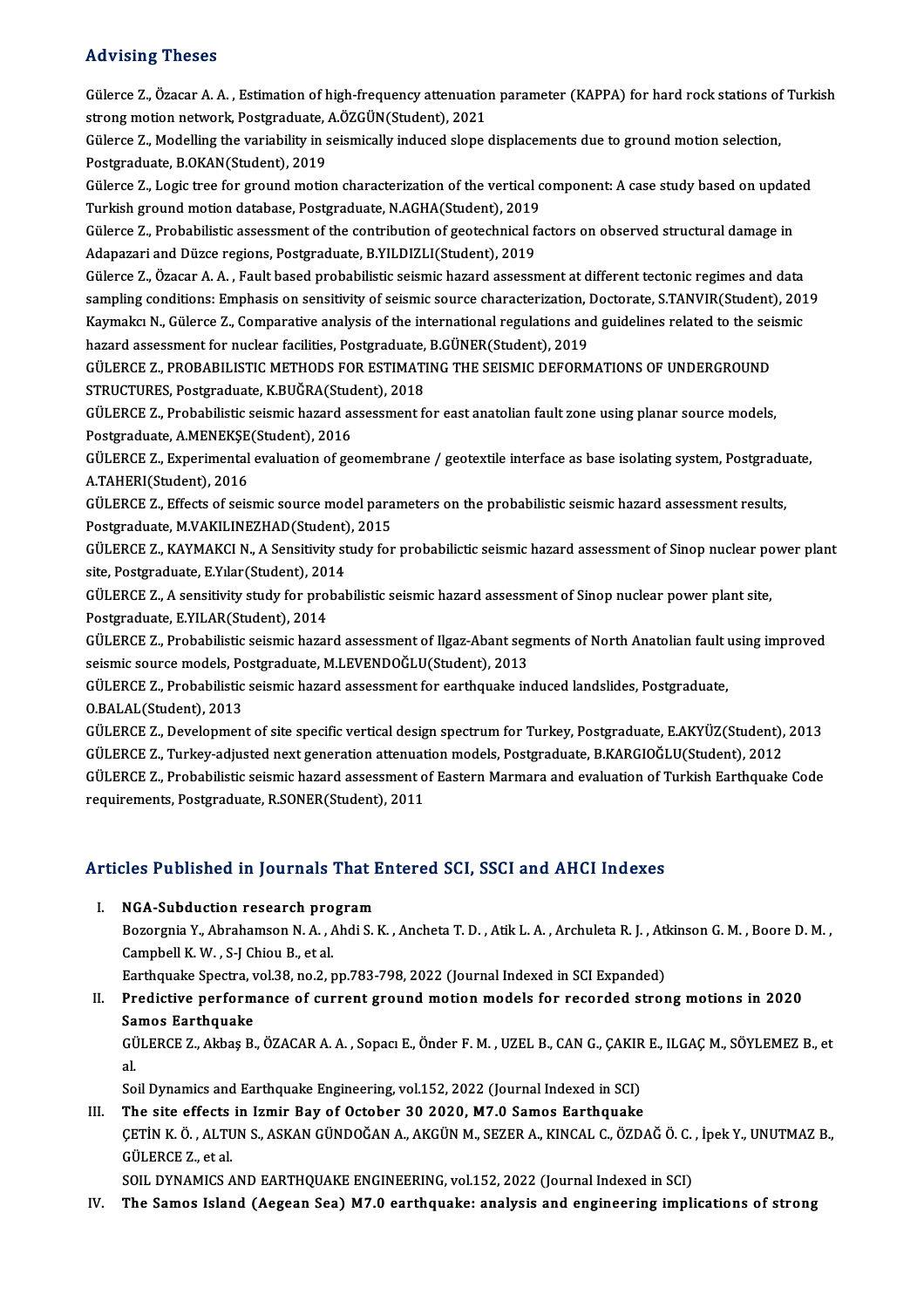motion data

motion data<br>ASKAN GÜNDOĞAN A., GÜLERCE Z., Roumelioti Z., Sotiriadis D., Melis N. S. , Altindal A., Akbaş B., Sopaci E.,<br>Karimzadeh S. Kalaganas L. et al. motion data<br>ASKAN GÜNDOĞAN A., GÜLERCE<br>Karimzadeh S., Kalogeras I., et al.<br>PULLETIN OF FARTHOUAKE ENG ASKAN GÜNDOĞAN A., GÜLERCE Z., Roumelioti Z., Sotiriadis D., Melis N. S. , .<br>Karimzadeh S., Kalogeras I., et al.<br>BULLETIN OF EARTHQUAKE ENGINEERING, 2021 (Journal Indexed in SCI)<br>Costashnisal aspects of pesonnaissanse find

Karimzadeh S., Kalogeras I., et al.<br>BULLETIN OF EARTHQUAKE ENGINEERING, 2021 (Journal Indexed in SCI)<br>V. Geotechnical aspects of reconnaissance findings after 2020 January 24th, M6.8 Sivrice–Elazig– **BULLETIN OF EARTHO**<br>Geotechnical aspect<br>Turkey earthquake<br>CETIN K Ö. CAKIP E

ÇETİN K. Ö. , ÇAKIR E., ILGAÇ M., CAN G., SÖYLEMEZ B., Elsaid A., Cuceoglu F., GÜLERCE Z., ASKAN GÜNDOĞAN A.,<br>Aydin S., et al. Turkey earth<br>ÇETİN K. Ö. , Ç<br>Aydin S., et al.<br>Pulletin ef For

Bulletin of Earthquake Engineering, vol.19, no.9, pp.3415-3459, 2021 (Journal Indexed in SCI)

VI. Fault-based probabilistic seismic hazard assessment of the eastern Makran subduction and the Bulletin of Earthquake Engineering, vol.19, no.9, pp.3415-3459, 2021 (Journal Indexed in SCI)<br>Fault-based probabilistic seismic hazard assessment of the eastern Makran subduction and<br>Chaman transform fault, Pakistan: Empha Fault-based probabilistic seismic<br>Chaman transform fault, Pakistan<br>Shah S. T. , ÖZACAR A. A. , GÜLERCE Z.<br>Journal of Asian Farth Ssianses vol 20 Chaman transform fault, Pakistan: Emphasis on the source cha<br>Shah S. T. , ÖZACAR A. A. , GÜLERCE Z.<br>Journal of Asian Earth Sciences, vol.205, 2021 (Journal Indexed in SCI)<br>Cround Motion Characterization for Vertical Cround

Shah S. T. , ÖZACAR A. A. , GÜLERCE Z.<br>Journal of Asian Earth Sciences, vol.205, 2021 (Journal Indexed in SCI)<br>VII. Ground Motion Characterization for Vertical Ground Motions in Turkey—Part 2: Vertical Ground<br>Motion Models Journal of Asian Earth Sciences, vol.205, 2021<br>Ground Motion Characterization for Ver<br>Motion Models and the Final Logic Tree Ground Motion Characterization for V<br>Motion Models and the Final Logic Tre<br>GÜLERCE Z., Alipour N., SANDIKKAYA M. A.<br>Pure and Annlied Coophysics vol 177, no 5 Motion Models and the Final Logic Tree<br>GÜLERCE Z., Alipour N., SANDIKKAYA M. A.<br>Pure and Applied Geophysics, vol.177, no.5, pp.2105-2123, 2020 (Journal Indexed in SCI)<br>Cround Motion Chanactorization for Vortical Cround Mot

GÜLERCE Z., Alipour N., SANDIKKAYA M. A.<br>Pure and Applied Geophysics, vol.177, no.5, pp.2105-2123, 2020 (Journal Indexed in SCI)<br>VIII. Ground Motion Characterization for Vertical Ground Motions in Turkey—Part 1: V/H Ra Pure and Applied<br>Ground Motion<br>Motion Models<br>Alinoun M. SAND Ground Motion Characterization for Ve<br>Motion Models<br>Alipour N., SANDIKKAYA M. A. , GÜLERCE Z.<br>Pure and Annlied Coophysics vol.177, no 5 Motion Models<br>Alipour N., SANDIKKAYA M. A. , GÜLERCE Z.<br>Pure and Applied Geophysics, vol.177, no.5, pp.2083-2104, 2020 (Journal Indexed in SCI)

- IX. Evaluation of the site amplification factors estimated by equivalent linear site response analysis Pure and Applied Geophysics, vol.177, no.5, pp.2083-2104, 2020 (Journal I<br>Evaluation of the site amplification factors estimated by equivalen<br>using time series and random vibration theory based approaches<br>Stanke D. CÜLEPCE Evaluation of the site amplification factorial<br>using time series and random vibration<br>Stanko D., GÜLERCE Z., Markusic S., Salic R.<br>SOU, DYNAMICS AND FARTHOUAKE ENCIN using time series and random vibration theory based approaches<br>Stanko D., GÜLERCE Z., Markusic S., Salic R.<br>SOIL DYNAMICS AND EARTHQUAKE ENGINEERING, vol.117, pp.16-29, 2019 (Journal Indexed in SCI)<br>Experimental evaluation Stanko D., GÜLERCE Z., Markusic S., Salic R.<br>SOIL DYNAMICS AND EARTHQUAKE ENGINEERING, vol.117, pp.16-29, 2019 (Journal Indexed in SCI)<br>X. Experimental evaluation of geomembrane/geotextile interface as base isolating syste
- SOIL DYNAMICS AND EARTHQUAKE ENGINEERING<br>Experimental evaluation of geomembrane/ge<br>Kalpakci V., Bonab A. T. , ÖZKAN M. Y. , GÜLERCE Z.<br>CEOSVNTHETICS INTERNATIONAL .vol 25. no.1. nn X. Experimental evaluation of geomembrane/geotextile interface as base isolating system<br>Kalpakci V., Bonab A. T. , ÖZKAN M. Y. , GÜLERCE Z.<br>GEOSYNTHETICS INTERNATIONAL, vol.25, no.1, pp.1-11, 2018 (Journal Indexed in SCI) Kalpakci V., Bonab A. T. , ÖZKAN M. Y. , GÜLERCE Z.<br>GEOSYNTHETICS INTERNATIONAL, vol.25, no.1, pp.1-11, 2018 (Journal Indexed in SCI)<br>XI. Planar seismic source characterization models developed for probabilistic seismic ha

# GEOSYNTHETICS INTERNA<br>Planar seismic source<br>assessment of Istanbul<br>CÜLEDCE 7, Souman K, B Planar seismic source characterization mode<br>assessment of Istanbul<br>GÜLERCE Z., Soyman K. B. , Guner B., KAYMAKCI N.<br>MATURAL HAZARDS AND FARTH SYSTEM SCIENCE

assessment of Istanbul<br>GÜLERCE Z., Soyman K. B. , Guner B., KAYMAKCI N.<br>NATURAL HAZARDS AND EARTH SYSTEM SCIENCES, vol.17, no.12, pp.2365-2381, 2017 (Journal Indexed in SCI)<br>RSHAR sejamis seures sharesterization models for GÜLERCE Z., Soyman K. B., Guner B., KAYMAKCI N.<br>NATURAL HAZARDS AND EARTH SYSTEM SCIENCES, vol.17, no.12, pp.2365-2381, 2017 (<br>XII. BSHAP seismic source characterization models for the Western Balkan region<br>MinALIEVIC L. Z NATURAL HAZARDS AND EARTH SYSTEM SCIENCES, vol.17, no.12, pp.2365-2381, 2017 (Journal Indexed in SCI)<br>BSHAP seismic source characterization models for the Western Balkan region<br>MiHALJEVİC J., ZUPANCİC P., KUKA N., KALUDERO

XII. BSHAP seismic source characterization models for the Western Balkan region<br>MiHALJEVIC J., ZUPANCIC P., KUKA N., KALUDEROVIC N., KOÇI R., MARKUŠIC S., ŠALIC R.,<br>L., et al. MIHALJEVIC J., ZUPANCIC P., KUKA N., KALUDEROVIC N., KOÇI R., MARKUŠIC S., ŠALIC R., DUSHI E., BEGU E., DUNI

L., et al.<br>BULLETIN OF EARTHQUAKE ENGINEERING, vol.15, no.10, pp.3963-3985, 2017 (Journal Indexed in SCI)<br>XIII. Probabilistic Seismic-Hazard Assessment for East Anatolian Fault Zone Using Planar Fault Source<br>Medels BULLETIN OF EARTHQUAKE ENGINEERING, vol.15, no.10, pp.3963-3985, 2017 (Journal Indexed in SCI)<br>Probabilistic Seismic-Hazard Assessment for East Anatolian Fault Zone Using Planar Fault S<br>Models Probabilistic Seismic-Hazard Assessment for East Anatolian Fault Z<br>Models<br>GÜLERCE Z., SHAH S. T. , MENEKŞE A., Ozacar A. A. , Kaymakci N., ÇETİN K. Ö.<br>PULLETIN OF THE SEISMOLOCICAL SOCIETY OF AMERICA .vel 197, no 5, nn

GÜLERCE Z., SHAH S. T., MENEKŞE A., Ozacar A. A., Kaymakci N., ÇETİN K. Ö.

BULLETIN OF THE SEISMOLOGICAL SOCIETY OF AMERICA, vol.107, no.5, pp.2353-2366, 2017 (Journal Indexed in SCI) BULLETIN OF THE SEISMOLOGICAL SOCIETY OF AMERICA, vol.107, no.5, pp.2353-2366, 2017 (Journal Indexed in SCI)<br>SCI)<br>XIV. Probabilistic seismic hazard assessment for sliding displacement of slopes: an application in Turkey<br>CU

SCI)<br><mark>Probabilistic seismi</mark><br>GÜLERCE Z., BALAL O.<br>PULLETIN OF FAPTHO Probabilistic seismic hazard assessment for sliding displacement of slopes: an application<br>GÜLERCE Z., BALAL O.<br>BULLETIN OF EARTHQUAKE ENGINEERING, vol.15, no.7, pp.2737-2760, 2017 (Journal Indexed in SCI)<br>Cround Motion Pr

BULLETIN OF EARTHOUAKE ENGINEERING, vol.15, no.7, pp.2737-2760, 2017 (Journal Indexed in SCI)

# GÜLERCE Z., BALAL O.<br>BULLETIN OF EARTHQUAKE ENGINEERING, vol.15, no.7, pp.2737-2760, 2017 (Journal Indexed in SCI)<br>XV. Ground Motion Prediction Equations for the Vertical Ground Motion Component Based on the NGA-<br>W2 Dat W2 Database<br>GÜLERCE Z., KAMAİ R., Abrahamson N. A. , Silva W. J.<br>EARTHQUAKE SPECTRA, vol.33, no.2, pp.499-528, 2017 (Journal Indexed in SCI)<br>RSHAR project strong ground motion database and selection of suitable

GÜLERCE Z., KAMAİ R., Abrahamson N. A., Silva W. J.

#### XVI. BSHAP project strong ground motion database and selection of suitable ground motion models for the Western Balkan Region EARTHQUAKE SPECTRA, vol.33,<br>BSHAP project strong grour<br>the Western Balkan Region

SALİC R., SANDIKKAYA M. A., MİLUTİNOVİC Z., GÜLERCE Z., DUNİ L., KOVACEVİC V., MARKUSİC S., MİHALJEVİC J.,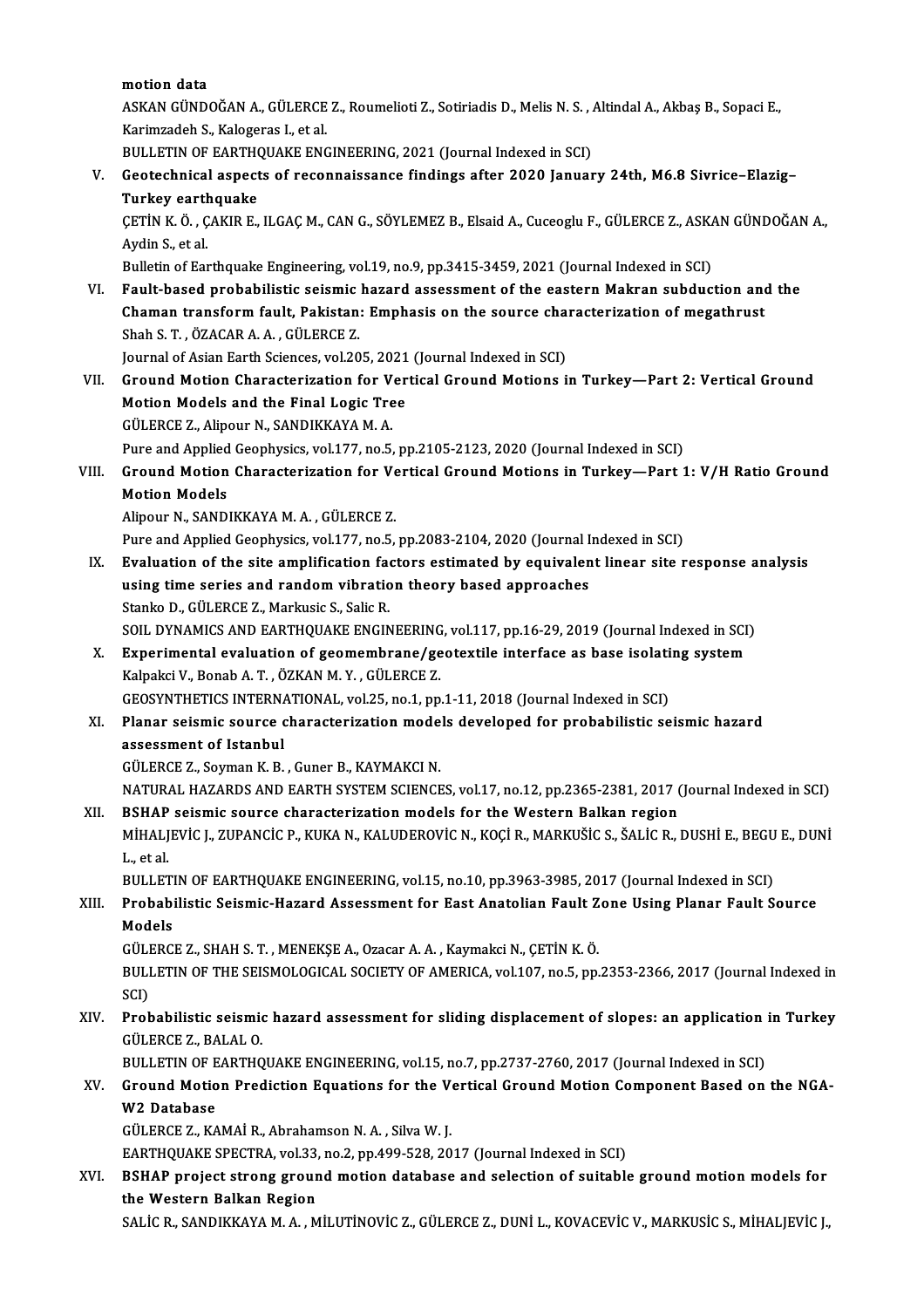KUKA N., KALUDJEROVİC N., et al.

KUKA N., KALUDJEROVİC N., et al.<br>BULLETIN OF EARTHQUAKE ENGINEERING, vol.15, no.4, pp.1319-1343, 2017 (Journal Indexed in SCI)<br>Bonly to "Comment to BSHAR preject strong spound motion database and selection of suits KUKA N., KALUDJEROVIC N., et al.<br>BULLETIN OF EARTHQUAKE ENGINEERING, vol.15, no.4, pp.1319-1343, 2017 (Journal Indexed in SCI)<br>XVII. Reply to "Comment to BSHAP project strong ground motion database and selection of suitabl

BULLETIN OF EARTHQUAKE ENGINEERING, vol.15, no.4, pp.1319-1343, 2017 (Journal Indexed in SC.<br>Reply to "Comment to BSHAP project strong ground motion database and selection of su<br>ground motion models for the Western Balkan Reply to "Comment to BSHAP project strong ground motion database and selection of suitable<br>ground motion models for the Western Balkan Region" by Carlo Cauzzi and Ezio Faccioli<br>SALİC R., SANDIKKAYA M. A. , MİLUTİNOVİC Z., ground motion models for the Western Balkan Region" by Carlo Cauzzi and Ezio Faccioli<br>SALIC R., SANDIKKAYA M. A. , MILUTINOVIC Z., GÜLERCE Z., DUNI L., KOVACEVIC V., MARKUSIC S., MI<br>KUKA N., Kaludjerovic N., et al. SALIC R., SANDIKKAYA M. A. , MILUTINOVIC Z., GÜLERCE Z., DUNI L., KOVACEVIC V., MARKUSIC S., MIH.<br>KUKA N., Kaludjerovic N., et al.<br>BULLETIN OF EARTHQUAKE ENGINEERING, vol.15, no.4, pp.1349-1353, 2017 (Journal Indexed in SC

BULLETIN OF EARTHQUAKE ENGINEERING, vol.15, no.4, pp.1349-1353, 2017 (Journal Indexed in SCI)<br>XVIII. An updated and unified earthquake catalogue for the Western Balkan Region

- BULLETIN OF EARTHQUAKE ENGINEERING, vol.15, no.4, pp.1349-1353, 2017 (Journal Indexed in SCI)<br>An updated and unified earthquake catalogue for the Western Balkan Region<br>MARKUSİC S., GÜLERCE Z., KUKA N., DUNİ L., IVANCİC I., An updated and unit<br>MARKUSİC S., GÜLERC.<br>S., KOVACEVİC S., et al.<br>PULLETIN OF FAPTHO MARKUSIC S., GÜLERCE Z., KUKA N., DUNİ L., IVANCIC I., RADOVANOVIC S., GLAVATOVIC B., MILUTIN<br>S., KOVACEVIC S., et al.<br>BULLETIN OF EARTHQUAKE ENGINEERING, vol.14, no.2, pp.321-343, 2016 (Journal Indexed in SCI)<br>Turkov, Adj BULLETIN OF EARTHQUAKE ENGINEERING, vol.14, no.2, pp.321-343, 2016 (Journal Indexed in SCI)
- S., KOVACEVIC S., et al.<br>BULLETIN OF EARTHQUAKE ENGINEERING, vol.14, no.2, pp.321-343, 2016 (Journ<br>XIX. Turkey-Adjusted NGA-W1 Horizontal Ground Motion Prediction Models<br>GÜLERCE Z., KARGIOĞLU B., Abrahamson N. A. Turkey-Adjusted NGA-W1 Horizontal Ground Motion Prediction Model<br>GÜLERCE Z., KARGIOĞLU B., Abrahamson N. A.<br>EARTHQUAKE SPECTRA, vol.32, no.1, pp.75-100, 2016 (Journal Indexed in SCI)<br>Effect of Seismis Source Model Beremate
- GÜLERCE Z., KARGIOĞLU B., Abrahamson N. A.<br>EARTHQUAKE SPECTRA, vol.32, no.1, pp.75-100, 2016 (Journal Indexed in SCI)<br>XX. Effect of Seismic Source Model Parameters on the Probabilistic Seismic-Hazard Assessment Results:<br>A EARTHQUAKE SPECTRA, vol.32, no.1, pp.75-100, 2016 (<br>Effect of Seismic Source Model Parameters on the<br>A Case Study for the North Anatolian Fault Zone<br>Cuelerse 7, MARILINEZHAD M Effect of Seismic Source Mo<br>A Case Study for the North<br>Guelerce Z., VAKİLİNEZHAD M.<br>BULLETIN OF THE SEISMOLOC. A Case Study for the North Anatolian Fault Zone<br>Guelerce Z., VAKİLİNEZHAD M.<br>BULLETIN OF THE SEISMOLOGICAL SOCIETY OF AMERICA, vol.105, no.5, pp.2808-2822, 2015 (Journal Indexed in<br>SCI) Guelerce Z., VAKİLİNEZHAD M.

BULLETIN OF THE SEISMOLOGICAL SOCIETY OF AMERICA, vol.105, no.5, pp.28<br>SCI)<br>XXI. Probabilistic seismic hazard assessment of Eastern Marmara Region SCI)<br><mark>Probabilistic seisr</mark><br>GÜLERCE Z., Ocak S.<br>PULLETIN OF FAPT

GÜLERCE Z., Ocak S.<br>BULLETIN OF EARTHQUAKE ENGINEERING, vol.11, no.5, pp.1259-1277, 2013 (Journal Indexed in SCI)

GÜLERCE Z., Ocak S.<br>BULLETIN OF EARTHQUAKE ENGINEERING, vol.11, no.5, pp.1259-1277, 2013 (Journal Indexed in SCI)<br>XXII. Turkey<br>Turkey **BULLET**<br>The NG.<br>Turkey<br>CÜLEPC The NGA-W1 Vertica<br>Turkey<br>GÜLERCE Z., AKYÜZ E.<br>SEISMOLOCICAL BESE Turkey<br>GÜLERCE Z., AKYÜZ E.<br>SEISMOLOGICAL RESEARCH LETTERS, vol.84, no.4, pp.678-687, 2013 (Journal Indexed in SCI)

## GÜLERCE Z., AKYÜZ E.<br>SEISMOLOGICAL RESEARCH LETTERS, vol.84, no.4, pp.678-687, 2013 (Journal Indexed in SCI)<br>XXIII. Using a performance-based earthquake engineering (PBEE) approach to estimate structural<br>performance target SEISMOLOGICAL RESEARCH LETTER:<br>Using a performance-based earth<br>performance targets for bridges<br>Culares 7 Using a p<br>performa<br>Gulerce Z.<br>HANDROO

performance targets for bridges<br>Gulerce Z.<br>HANDBOOK OF SEISMIC RISK ANALYSIS AND MANAGEMENT OF CIVIL INFRASTRUCTURE SYSTEMS, pp.536-560,<br>2013 (Jaurnal Indoved in SCD Gulerce Z.<br>HANDBOOK OF SEISMIC RISK .<br>2013 (Journal Indexed in SCI)<br>Seismis demand models for HANDBOOK OF SEISMIC RISK ANALYSIS AND MANAGEMENT OF CIVIL INFRASTRUCTURE SYSTEMS, pp.536-560,<br>2013 (Journal Indexed in SCI)<br>XXIV. Seismic demand models for probabilistic risk analysis of near fault vertical ground motion e

## 2013 (Journal Indexed in SCI)<br>Seismic demand models fo<br>ordinary highway bridges<br>Culares 7, EPDUPAN E, Kunn Seismic demand models for probabilistic risk analy<br>ordinary highway bridges<br>Gulerce Z., ERDURAN E., Kunnath S. K. , Abrahamson N. A.<br>EARTHOUAKE ENCINEERING & STRUCTURAL DYNAMICS ordinary highway bridges<br>Gulerce Z., ERDURAN E., Kunnath S. K. , Abrahamson N. A.<br>EARTHQUAKE ENGINEERING & STRUCTURAL DYNAMICS, vol.41, no.2, pp.159-175, 2012 (Journal Indexed in SCI)<br>Site Spesifis Design Spestre for Verti

## Gulerce Z., ERDURAN E., Kunnath S. K., Abrahamson N. A.<br>EARTHQUAKE ENGINEERING & STRUCTURAL DYNAMICS, vol.4:<br>XXV. Site-Specific Design Spectra for Vertical Ground Motion<br>GÜLERCE Z., Abrahamson N. A. EARTHQUAKE ENGINEERING &<br>Site-Specific Design Spectra<br>GÜLERCE Z., Abrahamson N. A.<br>EARTHOUAKE SPECTRA .vol 27

Site-Specific Design Spectra for Vertical Ground Motion<br>GÜLERCE Z., Abrahamson N. A.<br>EARTHQUAKE SPECTRA, vol.27, no.4, pp.1023-1047, 2011 (Journal Indexed in SCI)<br>8 March 2010 Elagis Kovansilar (Turkov) Farthausko: Observa

#### XXVI. 8 March 2010 Elazig-Kovancilar (Turkey) Earthquake: Observations on Ground Motions and EARTHQUAKE SPEC<br>8 March 2010 Ela<br>Building Damage<br>Akkar S. Aldomir A 8 March 2010 Elazig-Kovancilar (Turkey) Earthquake: Observations on Ground Motions and<br>Building Damage<br>Akkar S., Aldemir A., Askan A., Bakir S., Canbay E., Demirel I. O. , Erberik M. A. , Gülerce Z., Gulkan P., Kalkan E.,

Building Damage<br>Akkar S., Aldemir A., Askan A., Bakir S., Canbay E., Demirel I. O. , Erberik M. A. , Gülerce Z., Gul<br>SEISMOLOGICAL RESEARCH LETTERS, vol.82, no.1, pp.42-58, 2011 (Journal Indexed in SCI)<br>Vester Valued Prebe Akkar S., Aldemir A., Askan A., Bakir S., Canbay E., Demirel I. O. , Erberik M. A. , Gülerce Z., Gulkan P., Kalkan E., et a<br>SEISMOLOGICAL RESEARCH LETTERS, vol.82, no.1, pp.42-58, 2011 (Journal Indexed in SCI)<br>XXVII. Vecto

### SEISMOLOGICAL RESEARCH LETTERS, vol.82, no.1, pp.42-58, 2011 (Journal Indexed in SCI)<br>Vector-Valued Probabilistic Seismic Hazard Assessment for the Effects of Vertica<br>on the Seismic Response of Highway Bridges<br>GÜLERCE Z.. XXVII. Vector-Valued Probabilistic Seismic Hazard Assessment for the Effects of Vertical Ground Motions

EARTHQUAKE SPECTRA, vol.26, no.4, pp.999-1016, 2010 (Journal Indexed in SCI)

#### Books&Book Chapters

I. Geotechnical Reconnaissance Findings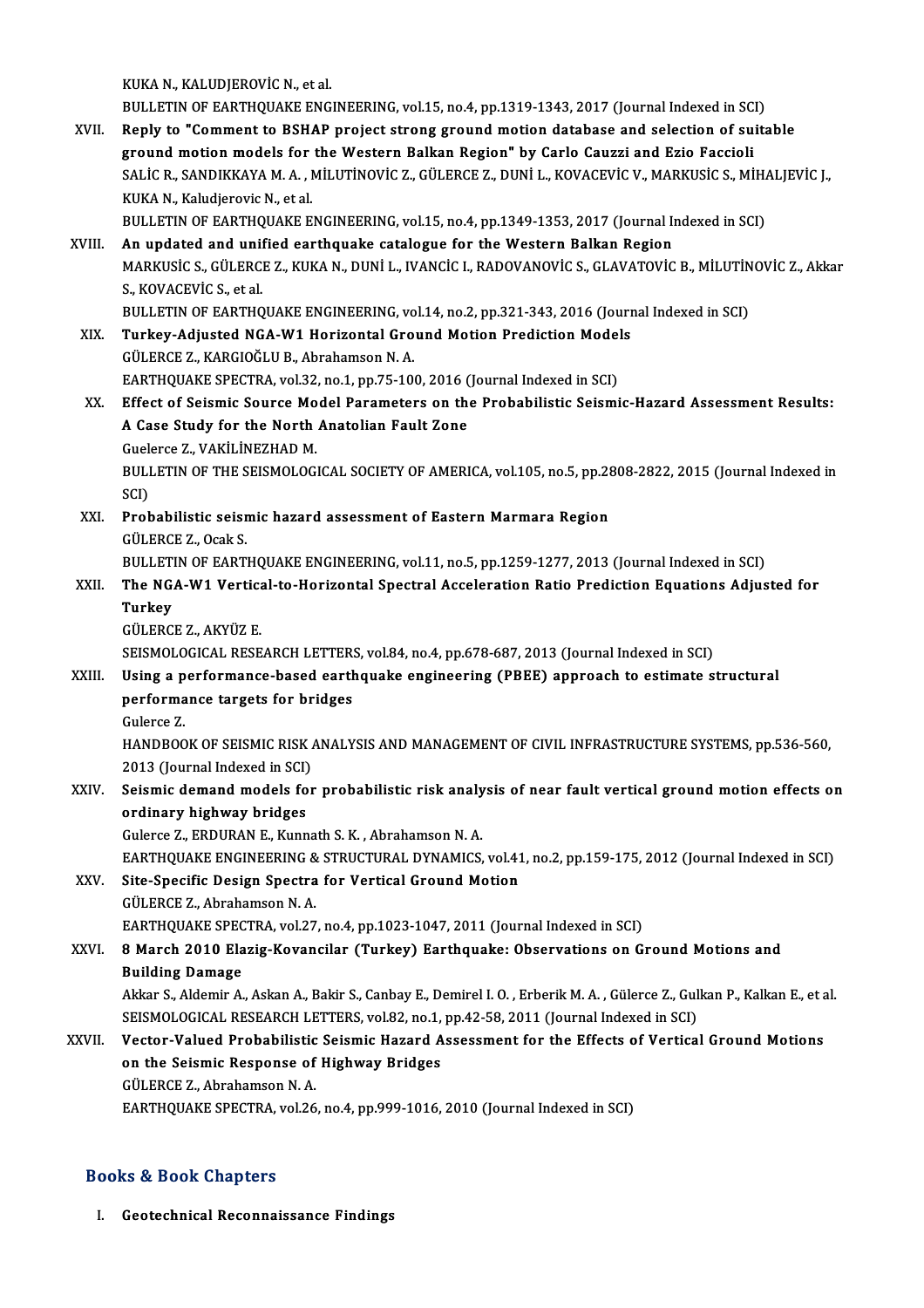ÇETİN K. Ö. , Ziotopoulou K., Mylonakis G., Klimis N., YILMAZ M. T. , GÜLERCE Z., CAN G., ILGAÇ M., ÇAKIR E.,<br>SÖVLEMEZ B. et el CETÍN K. Ö. , Ziotop<br>SÖYLEMEZ B., et al.<br>in: Ssismologisel on CETİN K. Ö. , Ziotopoulou K., Mylonakis G., Klimis N., YILMAZ M. T. , GÜLERCE Z., CAN G., ILGAÇ M., ÇAKIR E.,<br>SÖYLEMEZ B., et al.<br>in: Seismological and Engineering Effects of the M 7.0 Samos Island (Aegean Sea) Earthquake,

SÖYLEMEZ B., et al.<br>in: Seismological and Engineering Effects of the M 7.0 Samos Island (Aegean Sea) Earthqua<br>George Mylonakis, Anastasios Sextos, Jonathan P. Stewart, Editor, GEER, pp.179-224, 2020<br>Probabilistis Seismis H

#### in: Seismological and Engineering Effects of the M 7.0 Samos Island (Aegean Sea) Earthquake, K. Onder Cetin,<br>George Mylonakis, Anastasios Sextos, Jonathan P. Stewart, Editor, GEER, pp.179-224, 2020<br>II. Probabilistic Seismi George Mylonakis, Ana<br><mark>Probabilistic Seismi</mark><br>BALAL O., GÜLERCE Z.<br>in: ENCINEERINC CEO. Probabilistic Seismic Hazard Assessment of Seismically Induced Landslide for Bakacak-Duzce Regiol<br>BALAL O., GÜLERCE Z.<br>in: ENGINEERING GEOLOGY FOR SOCIETY AND TERRITORY VOL 2 LANDSLIDE PROCESSES, Lollino G, Giordani D,<br>Cre

BALAL O., GÜLERCE Z.<br>in: ENGINEERING GEOLOGY FOR SOCIETY AND TERRITORY VOL 2 LANDSLIDE PROCESSES, Lollino G, Giordani D,<br>Crosta GB, Corominas J, Azzam R, Wasowski J, Sciarra N, Editor, SPRINGER INT PUBLISHING AG, pp.681-68 in: ENGINEERING GEOLOGY FOR SOCIETY AND TERRITORY VOL 2 LANDSLIDE PROCESSES, Lollino G, Gio<br>Crosta GB, Corominas J, Azzam R, Wasowski J, Sciarra N, Editor, SPRINGER INT PUBLISHING AG, pp.681-6<br>III. Using a performance-base

#### Crosta GB, Corominas J, Azzam R, Wa<br>Using a performance-based earth<br>performance targets for bridges<br>Cülerce 7 Using a <mark>p</mark><br>performa<br>Gülerce Z.<br>in:Handbe performance targets for bridges<br>Gülerce Z.<br>in: Handbook of Seismic Risk Analysis and Management of Civil Infrastructure Systems, S. Tesfamariam,K. Goda,

Editor, Woodhead Publishing Limited , Oxford, pp.536-560, 2013

#### Refereed Congress / Symposium Publications in Proceedings

efereed Congress / Symposium Publications in Proceedings<br>I. Estimation Of High-Frequency Attenuation Parameter (Kappa) For Hard Rock Stations Of Turkish<br>Strong Metion Network Estimation Of High-Freq<br>Strong Motion Network<br>Almin A.Ö. CÜLEPCE 7.Ö Estimation Of High-Frequency Attenuation Param<br>Strong Motion Network<br>Akgün A. Ö. , GÜLERCE Z., ÖZACAR A. A. , KORALAY O. E.<br>European Coossienses Union Ceneral Assembly 2021, V Strong Motion Network<br>Akgün A. Ö. , GÜLERCE Z., ÖZACAR A. A. , KORALAY O. E.<br>European Geosciences Union General Assembly 2021, Viyana, Austria, 19 - 30 April 2021<br>Fault based BrebabilisticSeismisHarard Assessmente ftbeMakr

Akgün A. Ö. , GÜLERCE Z., ÖZACAR A. A. , KORALAY O. E.<br>European Geosciences Union General Assembly 2021, Viyana, Austria, 19<br>II. Fault-basedProbabilisticSeismicHazardAssessmentoftheMakran<br>SubductionZoneandtheChamanTransfor European Geosciences Union General Assembly 2021, Viyana, Aus<br>Fault-basedProbabilisticSeismicHazardAssessmentoftheMa<br>SubductionZoneandtheChamanTransformFaultinPakistan:<br>EmphasisontheEffectsefSourseCharastorirationefMesathr Fault-basedProbabilisticSeismicHazardAssessmentoftheMakra<br>SubductionZoneandtheChamanTransformFaultinPakistan:<br>EmphasisontheEffectsofSourceCharacterizationofMegathrust<br>Shah S.T. ÖZACAR A.A. CÜLEPCE Z SubductionZoneandtheChamanTra<br>EmphasisontheEffectsofSourceCh<br>Shah S. T. , ÖZACAR A. A. , GÜLERCE Z.<br>ECU Canaral Assambly 2019, 7, 12 Ar EmphasisontheEffectsofSourceCharacteriz<br>Shah S. T. , ÖZACAR A. A. , GÜLERCE Z.<br>EGU General Assembly 2019, 7 - 12 April 2019<br>Preliminary ground mation model for sub

## Shah S. T. , ÖZACAR A. A. , GÜLERCE Z.<br>EGU General Assembly 2019, 7 - 12 April 2019<br>III. Preliminary ground motion model for subduction earthquakes based on NGA-Sub Japan database<br>CÜLERCE Z. APRAHAMSON N.A. EGU General Assembly 2019, 7 - :<br>Preliminary ground motion m<br>GÜLERCE Z., ABRAHAMSON N. A. Preliminary ground motion model for subduction earthquakes b<br>GÜLERCE Z., ABRAHAMSON N. A.<br>11th National Conference in Earthquake Engineering, 24 - 28 June 2018<br>Harmonized Seismis Hazard Mans for the Western Pallsan Count

GÜLERCE Z., ABRAHAMSON N. A.<br>11th National Conference in Earthquake Engineering, 24 - 28 June 2018<br>IV. Harmonized Seismic Hazard Maps for the Western Balkan Countries<br>SALIC B. CÜLERCE 7, VUKA N. MARKUSICS, MUALIEVIC L. KOV 11th National Conference in Earthquake Engineering, 24 - 28 June 2018<br>Harmonized Seismic Hazard Maps for the Western Balkan Countries<br>SALİC R., GÜLERCE Z., KUKA N., MARKUSİC S., MİHALJEVİC J., KOVACEVİC V., SANDIKKAYA M. A Harmonized Seismic H:<br>SALİC R., GÜLERCE Z., KU<br>DUNİ L., STANKO D., et al.<br>16th Euronean Conforenc SALIC R., GÜLERCE Z., KUKA N., MARKUSIC S., MIHALJEVIC J., KOVACEVIC V., SANDIKK<br>DUNI L., STANKO D., et al.<br>16th European Conference on Earthquake Engineering (16ECEE), 18 - 21 June 2018<br>Emnisiaal Bradistian Madels for the DUNI L., STANKO D., et al.<br>16th European Conference on Earthquake Engineering (16ECEE), 18 - 21 June 2018<br>V. Empirical Prediction Models for the Seismic Response of Pile Foundations<br>UNUTMAZE CULERCEZ SANDIKKAYA M.A. TOKER

- 16th European Conference on Earthquake Engineering (16)<br>Empirical Prediction Models for the Seismic Respons<br>UNUTMAZ B., GÜLERCE Z., SANDIKKAYA M. A., TOKER N. K. Empirical Prediction Models for the Seismic Response of Pile Foundations<br>UNUTMAZ B., GÜLERCE Z., SANDIKKAYA M. A. , TOKER N. K.<br>16th European Conference on Earthquake Engineering (16ECEE), 18 - 21 June 2018<br>Seismis demand
- UNUTMAZ B., GÜLERCE Z., SANDIKKAYA M. A. , TOKER N. K.<br>16th European Conference on Earthquake Engineering (16ECEE), 18 21 June 2018<br>VI. Seismic demand models for estimating the pseudo-static factor of safety for slope fa 16th European Conference on Earthquake Engine<br>Seismic demand models for estimating the p<br>AKBAŞ B., GÜLERCE Z., KALPAKCI V., SÜZEN M. L.<br>16th European Conference on Earthquake Engine Seismic demand models for estimating the pseudo-static factor of<br>AKBAŞ B., GÜLERCE Z., KALPAKCI V., SÜZEN M. L.<br>16th European Conference on Earthquake Engineering, 18 - 21 June 2018<br>Developing site specific vertical ground AKBAŞ B., GÜLERCE Z., KALPAKCI V., SÜZEN M. L.<br>16th European Conference on Earthquake Engineering, 18 - 21 June 2018<br>VII. Developing site-specific vertical ground motions for Turkey Part 1: using V/H ratio ground motio

# 16th Eur<br>Develop<br>models<br>Cürepcü Developing site-specific vertical ground motion<br>models<br>GÜLERCE Z., SANDIKKAYA M. A. , AGHAALIPOUR N.<br>2nd Werksbop op Pest PSHANL2018, 14, 19 May 2

models<br>GÜLERCE Z., SANDIKKAYA M. A. , AGHAALIPOUR N.<br>2nd Workshop on Best PSHANI 2018, 14 - 18 May 2018

- VIII. GÖKOVA FAY ZONU İÇİN DÜZLEMSEL SİSMİK KAYNAKMODELİ GÜLERCEZ.,KAYMAKCIN.,KALAFATD.,TAYMAZ T. 71.UluslararasıKatılımlıTürkiye JeolojiKurultayı,Ankara,Turkey,23 -27April2018,pp.87-88 GÜLERCE Z., KAYMAKCI N., KALAFAT D., TAYMAZ T.<br>71. Uluslararası Katılımlı Türkiye Jeoloji Kurultayı, Ankara, Turkey, 23 - 27 April 2018, pp.87-88<br>IX. Procedure for fault-based PSHA in complex tectonic regimes (eg Weste
- 71. Uluslararası Katılımlı Türkiye ]<br>Procedure for fault-based PSI<br>activity rate characterization<br>Shah S.T. ÖZACAR A.A. CÜLER( Procedure for fault-based PSHA in<br>activity rate characterization<br>Shah S. T. , ÖZACAR A. A. , GÜLERCE Z.<br>European Coossionees Union Coneval activity rate characterization<br>Shah S. T. , ÖZACAR A. A. , GÜLERCE Z.<br>European Geosciences Union General Assembly 2018, 8 - 13 April 2018

X. Nga-subduction research program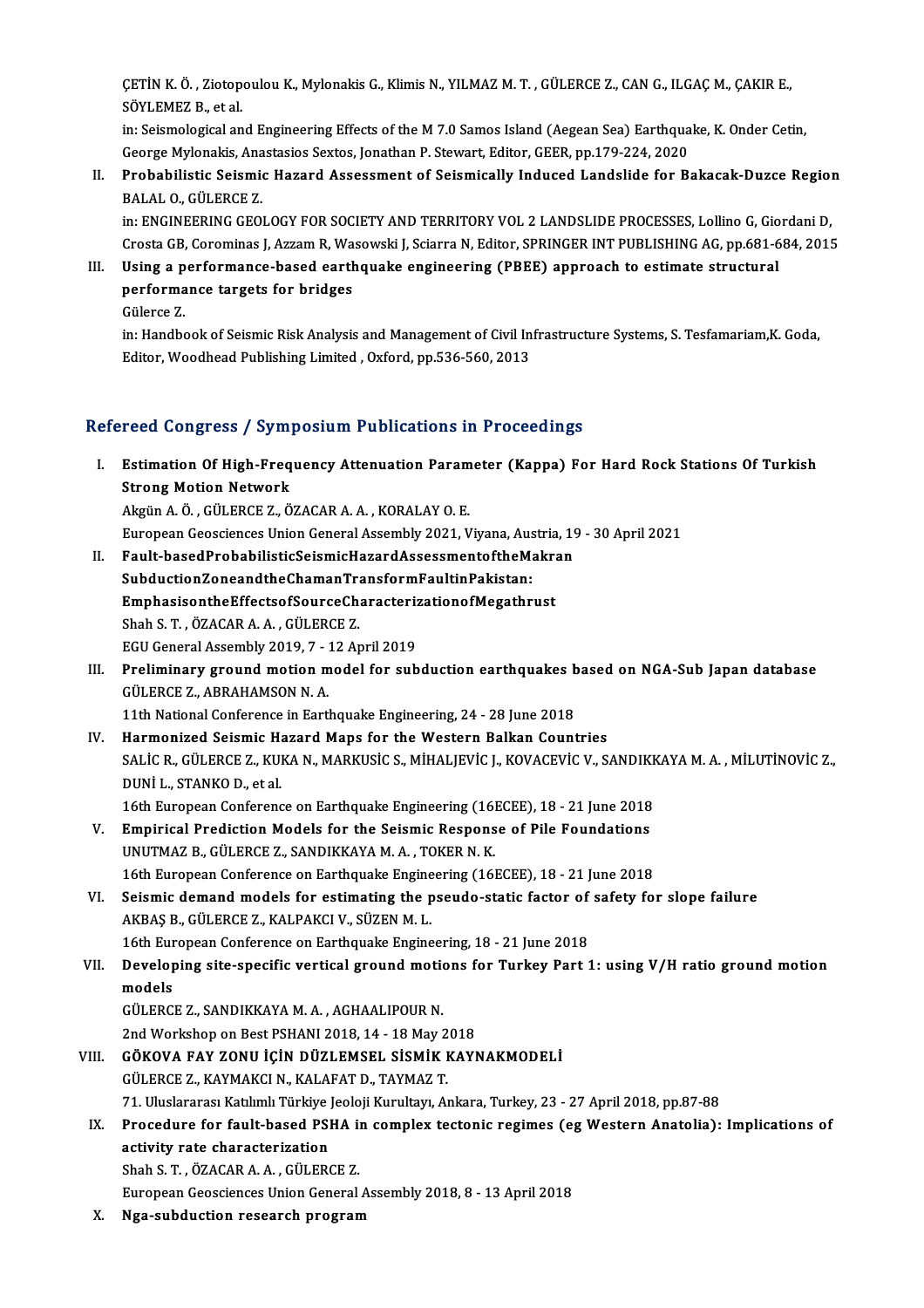Bozorgnia Y., Kishida T., Abrahamson N. A. , Ahdi S. K. , Ancheta T. D. , Archuleta R. J. , Atkinson G., Boore D. M. ,<br>Camphall K. W., Chiou B., et al. Bozorgnia Y., Kishida T., Abrah.<br>Campbell K. W. , Chiou B., et al.<br>11th National Conference on E Bozorgnia Y., Kishida T., Abrahamson N. A. , Ahdi S. K. , Ancheta T. D. , Archuleta R. J. , Atkinson G., Boore D. M. ,<br>Campbell K. W. , Chiou B., et al.<br>11th National Conference on Earthquake Engineering 2018: Integrating

Campbell K. W. , Chiou B., et al.<br>11th National Conference on Earthquake Engineering 2018: Integrating Science,<br>2018, California, United States Of America, 25 - 29 June 2018, vol.1, pp.448-451<br>Hae of Bogional Strong Cround 11th National Conference on Earthquake Engineering 2018: Integrating Science, Engineering, and Policy, NCEE<br>2018, California, United States Of America, 25 - 29 June 2018, vol.1, pp.448-451<br>XI. Use of Regional Strong Ground

2018, California, United States Of America, 25 - 29 J<br>Use of Regional Strong Ground Motion Datas<br>for Probabilistic Seismic Hazard Assessment.<br>CÜLEPCE 7 Use of Reg<br>for Probab<br>GÜLERCE Z.<br><sup>The 27th Int</sup>

for Probabilistic Seismic Hazard Assessment.<br>GÜLERCE Z.<br>The 37th International Workshop onSeismicity and Seismic Hazard Mitigation in theExtended Mediterranean<br>Region 4, .07 December 2017 GÜLERCE Z.<br>The 37th International Worksh<br>Region, 4 - 07 December 2017<br>Kurev Anadelu Fey Hattı M The 37th International Workshop onSeismicity and Seismic Hazard Mitigation in theExtended Mediterranean<br>Region, 4 - 07 December 2017<br>XII. Kuzey Anadolu Fay Hattı Marmara Bölümü için Fay Bazlı Düzlemsel Sismik Kaynak Modeli

#### Region, 4 - 07 De<br><mark>Kuzey Anadolu</mark><br>Tehlike Analizi<br>SOVMAN*V* P Kuzey Anadolu Fay Hattı Marmara Bölümü için<br>Tehlike Analizi<br>SOYMAN K. B. , GÜNER B., GÜLERCE Z., KAYMAKCI N.<br>4. Uluslarares: Dannam Mühandisliği ve Sismolaji Kar Tehlike Analizi<br>SOYMAN K. B. , GÜNER B., GÜLERCE Z., KAYMAKCI N.<br>4. Uluslararası Deprem Mühendisliği ve Sismoloji Konferansı, 11 - 13 October 2017

## SOYMAN K. B. , GÜNER B., GÜLERCE Z., KAYMAKCI N.<br>4. Uluslararası Deprem Mühendisliği ve Sismoloji Konferansı, 11 - 13 October 2017<br>XIII. Türkiye Kuvvetli Yer Hareketi Veri Tabanının Genişletilmesi: Bir Ön Çalışma<br>SANDI 4. Uluslararası Deprem Mühendisliği ve Sismoloji I<br>Türkiye Kuvvetli Yer Hareketi Veri Tabanını<br>SANDIKKAYA M. A. , AGHALİPOUR N., GÜLERCE Z.<br>4. Uluslararası Deprem Mühandisliği ve Sismoloji I Türkiye Kuvvetli Yer Hareketi Veri Tabanının Genişletilmesi: Bir Ön Çalışn<br>SANDIKKAYA M. A. , AGHALİPOUR N., GÜLERCE Z.<br>4. Uluslararası Deprem Mühendisliği ve Sismoloji Konferansı, 11 - 13 October 2017<br>Preliminary Estimati

#### SANDIKKAYA M. A. , AGHALİPOUR N., GÜLERCE Z.<br>4. Uluslararası Deprem Mühendisliği ve Sismoloji Konferansı, :<br>XIV. Preliminary Estimation of Kappa Parameter in Croatia<br>Stanka D. Markusia S. Ivansia L. Maria G. GÜLERCE Z. 4. Uluslararası Deprem Mühendisliği ve Sismoloji Konf<br>Preliminary Estimation of Kappa Parameter in C<br>Stanko D., Markusic S., Ivancic I., Mario G., GÜLERCE Z.<br>2rd Werld Multidissiplinary Farth Ssianses Sympasium Preliminary Estimation of Kappa Parameter in Croatia<br>Stanko D., Markusic S., Ivancic I., Mario G., GÜLERCE Z.<br>3rd World Multidisciplinary Earth Sciences Symposium (WMESS), Prague, Czech Republic, 11 - 15 September<br>2017 .ve Stanko D., Ma<br>3rd World M<br>2017, vol.95<br>Testing the

3rd World Multidisciplinary Earth Sciences Symposium (WMESS), Prague, Czech Republic, 11 - 15 S<br>2017, vol.95<br>XV. Testing the Suitability of Global Ground Motion Models for the Western Balkan Region<br>CULERCEZ, SALIC B, SANDI 2017, vol.95<br>Testing the Suitability of Global Ground Motion Mod<br>GÜLERCE Z., SALİC R., SANDIKKAYA M. A. , MİLUTİNOVİC Z.<br>SSA Annuel Mesting 19, ...? Anril 2017 Testing the Suitability of Global Gro<br>GÜLERCE Z., SALIC R., SANDIKKAYA M. A<br>SSA Annual Meeting, 18 - 20 April 2017<br>Selection of Cround Metion Prodict GÜLERCE Z., SALİC R., SANDIKKAYA M. A. , MİLUTİNOVİC Z.<br>SSA Annual Meeting, 18 - 20 April 2017<br>XVI. Selection of Ground Motion Prediction Equations for Probabilistic Seismic Hazard Assessments of<br>the Ismit Bay Pridge

## SSA Annual Meeting, 18<br>Selection of Ground l<br>the Izmit Bay Bridge<br>Li Deetri Nisesia G. Cüll Selection of Ground Motion<br>the Izmit Bay Bridge<br>Li Destri Nicosia G., GÜLERCE Z.<br>25th Conoral Assembly of the E. the Izmit Bay Bridge<br>Li Destri Nicosia G., GÜLERCE Z.<br>35th General Assembly of the European Seismological Commission, 5 - 09 September 2016<br>Estimating the Liauefection Belated Cestschnisel Herords in Probebilistic Seismi

#### Li Destri Nicosia G., GÜLERCE Z.<br>35th General Assembly of the European Seismological Commission, 5 - 09 September 2016<br>XVII. Estimating the Liquefaction Related Geotechnical Hazards in Probabilistic Seismic Hazard<br>Assessme 35th General Assembly of the<br>Estimating the Liquefact<br>Assessment Framework<br>CÜLEPCE 7 - Vildrh P Estimating the Lique<br>Assessment Framev<br>GÜLERCE Z., Yıldızlı B.<br>1st International Conf Assessment Framework<br>GÜLERCE Z., Yıldızlı B.<br>1st International Conference on Natural Hazards & Infrastructure (ICONHIC 2016), 26 - 28 June 2016

#### GÜLERCE Z., Yıldızlı B.<br>1st International Conference on Natural Hazards & Infrastructure (ICONHIC 2016), 26 - 28 June 2016<br>XVIII. Modelling the Dynamic Response of Pile Foundations in Performance Based Geotechnical 1st International Conference<br>Modelling the Dynamic R<br>Engineering Framework<br>UNUTMAZ B. CÜLEDCE Z Modelling the Dynamic<br>Engineering Framewor<br>UNUTMAZ B., GÜLERCE Z.<br>1st International Conferen Engineering Framework<br>UNUTMAZ B., GÜLERCE Z.<br>1st International Conference on Natural Hazards & Infrastructure (ICONHIC 2016), 26 - 28 June 2016<br>Probobilistic Seismis Harard Assessment for Fest Anatolian Fault Zone Heing Pl

## UNUTMAZ B., GÜLERCE Z.<br>1st International Conference on Natural Hazards & Infrastructure (ICONHIC 2016), 26 - 28 June 2016<br>XIX. Probabilistic Seismic Hazard Assessment for East Anatolian Fault Zone Using Planar Source Model 1st International Conference on Natural Hazards & Infrastructure<br>Probabilistic Seismic Hazard Assessment for East Anatolia<br>GÜLERCE Z., Menekşe A., ÖZACAR A. A. , ÇETİN K. Ö. , Kaymakçı N.<br>2016 Annual Meeting of Seismologic Probabilistic Seismic Hazard Assessment for East Anatolian Fault Zo<br>GÜLERCE Z., Menekşe A., ÖZACAR A. A. , ÇETİN K. Ö. , Kaymakçı N.<br>2016 Annual Meeting of Seismological Society of America, 19 - 21 April 2016<br>Estimating th

#### GÜLERCE Z., Menekşe A., ÖZACAR A. A. , ÇETİN K. Ö. , Kaymakçı N.<br>2016 Annual Meeting of Seismological Society of America, 19 - 21 April 2016<br>XX. Estimating the Earthquake Induced Landslide Hazard in Vector Valued Proba 2016 Annual Meeting of Sei<br>Estimating the Earthqual<br>Assessment Framework<br>PALALO CÜLEPCE 7 Estimating the Earth<br>Assessment Framew<br>BALAL O., GÜLERCE Z.<br>Eth International Confe Assessment Framework<br>BALAL O., GÜLERCE Z.<br>6th International Conference on Earthquake Geotechnical Engineering (6th ICEGE), 1 - 04 November 2015<br>Harmonization of the Seismis Hazard Mans of the Western Ballan Begien Breiest

## BALAL O., GÜLERCE Z.<br>6th International Conference on Earthquake Geotechnical Engineering (6th ICEGE), 1 - 04 November 2015<br>XXI. Harmonization of the Seismic Hazard Maps of the Western Balkan Region Project Earthquake<br>Catal 6th International Conference on Earthquake Geotechn<br>Harmonization of the Seismic Hazard Maps of the<br>Catalogue and Strong Ground Motion Database Harmonization of the Seismic Hazard Maps of the Western 1<br>Catalogue and Strong Ground Motion Database<br>GÜLERCE Z., Salic R., Markusic S., Kovacevic V., Mihaljevic J., Kuka N.<br>26th International Werkshap of the Bedusing Fart

Catalogue and Strong Ground Motion Database<br>36th International Workshop of the Reducing Earthquake Losses in the Extended Mediterranean Region<br>36th International Workshop of the Reducing Earthquake Losses in the Extended M GÜLERCE Z., Salic R., Markusic S., Kovacevic V., Mihaljevic J., Kuka N.

36th International Workshop of the Reducing Earthquake Losses in the Extended Mediterranean Region<br>programme (RELEMR), 26 - 29 October 2015<br>XXII. Kuzey Anadolu ve Doğu Anadolu Fay Zonu için Deprem Tekrarlanma Parametreleri programme (RELEMR), 26 - 29 October 2015<br><mark>Kuzey Anadolu ve Doğu Anadolu Fay Zonu</mark><br>Güner B., Menekşe A., ÖZACAR A. A. , GÜLERCE Z.<br><sup>2.</sup> Türkiye Denrem Mühendieliği ve Sismeleji Ken Kuzey Anadolu ve Doğu Anadolu Fay Zonu için Deprem Tekrarlanma Parame<br>Güner B., Menekşe A., ÖZACAR A. A. , GÜLERCE Z.<br>3. Türkiye Deprem Mühendisliği ve Sismoloji Konferansı, Turkey, 14 - 16 October 2015<br>Vertisel GMBEs Bese

Güner B., Menekşe A., ÖZACAR A. A. , GÜLERCE Z.<br>3. Türkiye Deprem Mühendisliği ve Sismoloji Konferansı, Turkey, 14 - 16 October 2015<br>XXIII. Vertical GMPEs Based on the NGA W2 Database